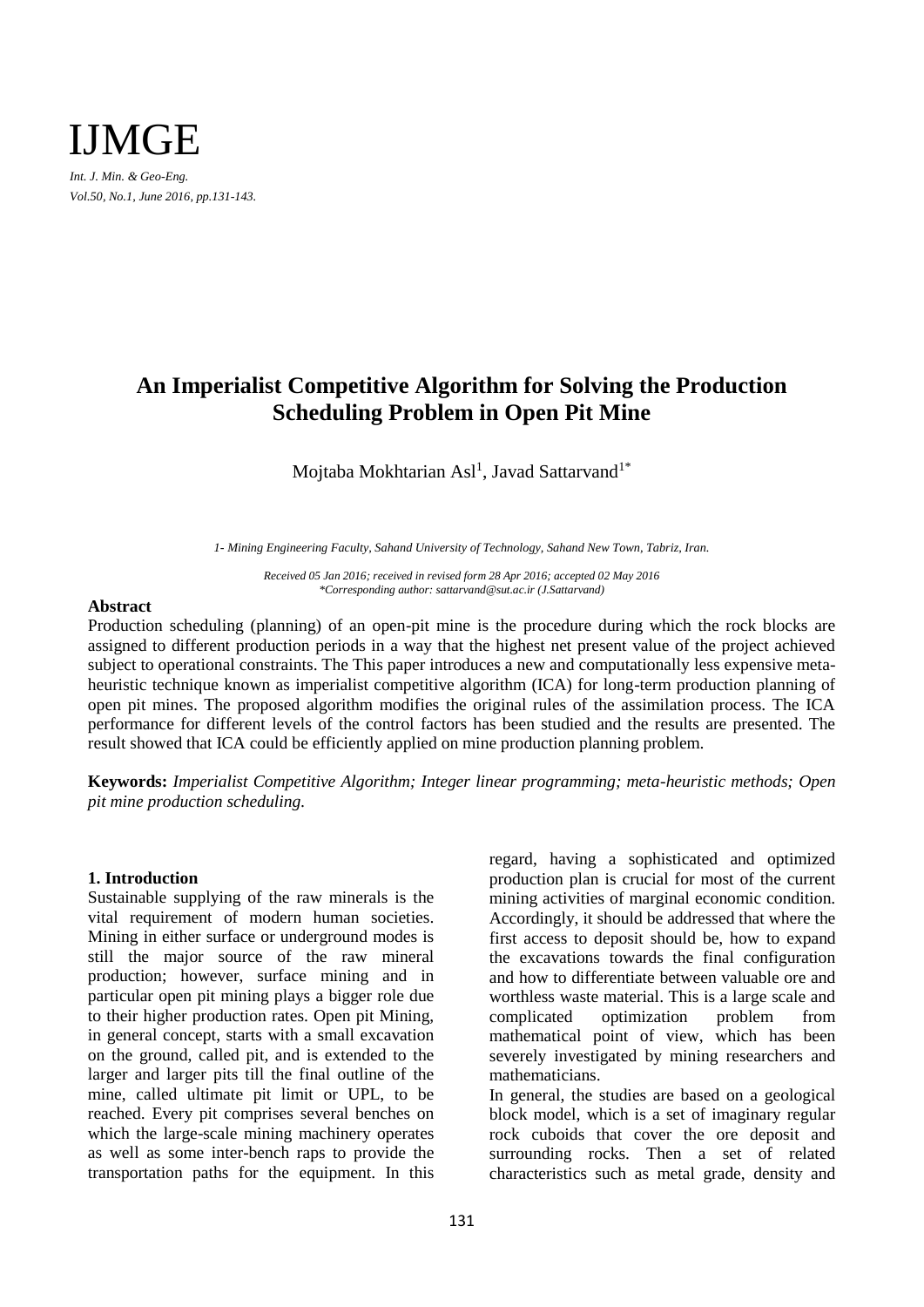existing impurities are considered for all blocks and their contemplated values are estimated based on the assayed sampling data coming from surface or drill-hole samples. The constructed block model together with the technical and economic parameters enter into production planning stage that in turn denotes to finding the extraction sequence of the blocks in a way that leads to the highest net present value, NPV, of the project cash flows, while meeting the technical constraints such as mining capacity, processing capacity, sequencing and pit slope constraints [1]. In other words, three distinct and very important decisions must be made about each block of the model during production planning process [2]:

- Whether a given block should be mined by the end of mine life or not?
- If yes, when should it be mined?
- Once the block is mined, to which destination should it be hauled?

This is usually executed in three levels of planning time frames:

- Long-term mine planning, which may cover a period of 5 to 10 years or even up to decades and generally addresses the overall developmental questions.
- Mid-term mine planning, which concerns to a shorter period of 3 to 5 years. It provides a forecast of the company's policies over the coming few years in terms of the feasibility, profitability and financing.
- Short-term mine plan focuses on a production period of some days to few years in order to increase the accuracy and reliability of the mining operation.

Studies on open pit production planning and optimization started from 1968 [3] and, conventionally, several methodologies have been applied such as integer programing [2, 4], mixed integer programing [5, 6], dynamic programing [7] and maximum flow algorithm [8]. The fundamental and significant drawback of these approaches refers to their high computational cost when applied to real size.

Investigation on higher class of heuristics, called meta-heuristic, has been of interest recently. A meta-heuristic is a set of algorithmic concepts that

can be used to enhance the applicability of heuristic methods on difficult problems. These concepts are usually inspired from the biology and the nature. The use of meta-heuristic methods has significantly increased the ability of finding very high quality solutions for hard combinatorial problems in a reasonable computation time [9].

Several of these methods used to solve open pit production planning problem such as Genetic Algorithms [10, 11], Simulated Annealing [12], Ant Colony Optimization [13, 14], Tabu Search [15] and Particle Swarm [16, 17].

This paper introduces the application of a relatively unknown meta-heuristic, called Imperialist Competitive Algorithm (ICA), on production planning of open pit mines and investigates its comparative advantages to the mathematical modelling.

# **1. Mathematical formulation of Production planning problem**

The binary linear integer-programming (LIP) model has been quite frequently used to model the conventional production planning problem of open pit mines. Its net present value (NPV) maximization objective function could be stated as below [18]:

$$
Maximize \sum_{t=1}^{T} \sum_{n=1}^{N} \frac{v_m}{(1+d)^{t-1}} x_m
$$
 (1)

Where,

 $x_{tn}$ : Binary decision variables of the model  $(x<sub>tn</sub> = 1$  if block *n* is mined in time period *t* and  $x_{tn} = 0$  otherwise).

 $v_{tn}$ : Economic value of a block calculated from the net return from mining of block *n* in period *t*.

*d*: Annual discount rate.

*T*: Number of time periods.

*N*: Number of mine blocks.

The economic value of a block equals to the difference between revenue earned from selling the commodity (mineral) content of that block and the total costs involved in its mining and processing. For example, for a copper mine, the economic value of block, *n*, is calculated as follows: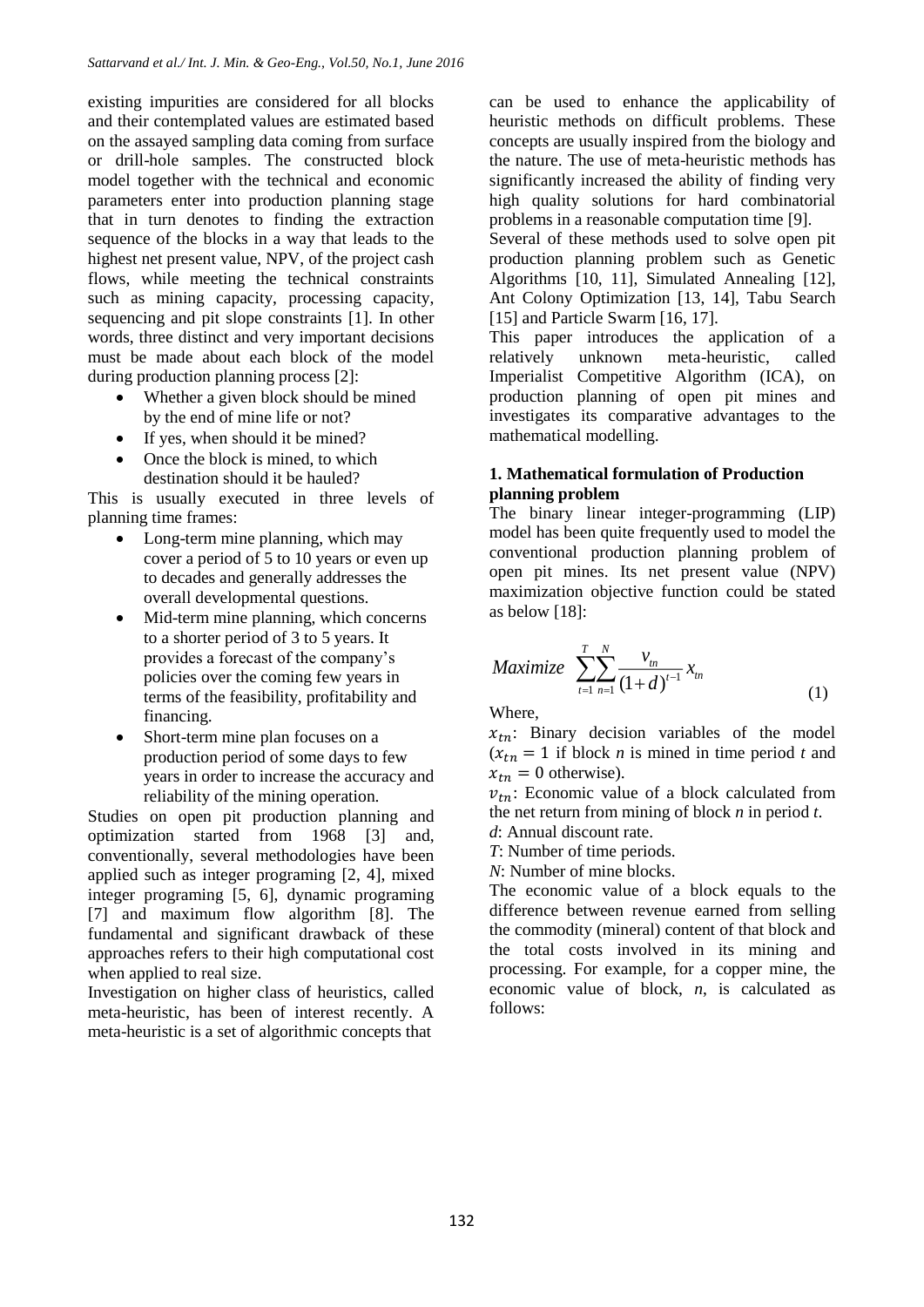$$
Return_{n} = \begin{pmatrix} [(Copper\ price - Sales\ costs) \times Recovery \times Tonnage_{n} \times grade_{n}] \\ \n-([Mining\ cost + Milling\ cost + Smelting\ cost \\ \n+Refining\ cost + Transport\ cost)] \n\end{pmatrix} (1)
$$

$$
v_n = \max\left[Return_n , (-Mining cost_n)\right] \tag{2}
$$

Described objective function is subject to the following constraints [18]:

Mining capacity constraints: Total tonnage of extracted material should be between a predetermined upper and lower limit for each scheduling period.

$$
MC_{min}^t \le \sum_{n=1}^N W_n \cdot x_m \le MC_{max}^t \qquad \text{, for } \forall t \tag{3}
$$

Where,

: Tonnage of block *n.*

 $MC_{max}^t$  ,  $MC_{min}^t$ : Maximum and minimum acceptable mining capacity for period *t.*

Processing capacity constraints: Quantity of ore production should satisfy processing capacity limitations:

$$
PC_{min}^t \le \sum_{n=1}^N O_n \cdot x_m \le PC_{max}^t \qquad , \text{for } \forall t \tag{4}
$$

Where,

 $O_n$ : Tonnage of ore block *n*. If the block economic value is greater than zero  $(v_n > 0)$ , it will be considered as ore.

 $PC^{tm}_{max}$  ,  $PC^{tm}_{max}$  : Maximum and minimum tolerable processing capacity for period *t.*

Reserve constraints: This constraint are mathematically necessary to ensure that a block is mined only once in the model.

$$
\sum_{t=1}^{T} x_{tn} \le 1 \qquad \qquad \text{, for } \forall n \qquad (5)
$$

Sequencing constraints: The sequencing constraints ensure that a block can only be removed if all overlaying blocks have been removed in earlier periods or considered for the same *t* period.

$$
\sum_{i=1}^{t} (x_{ij} - x_{ii}) \ge 0, \quad t = 1, ..., T \quad \text{, for } \forall (i, j) \in A \tag{6}
$$

Where,  $A$  is the set of pairs  $(i, j)$  of blocks such that block *j* is a key block to block *i* and must be removed before block *i* can be mined.

## **2. Imperialist competitive algorithm (ICA)**

[(Copper price - Sales costs)× Recovery× Tonnage<sub>s</sub>× grade<sub>n</sub><br>  $\mathbf{r} = \mathbf{R}(\mathbf{G})$  (Addining cost + Miling cost + Similar cost - Hefining cost + Transport costs)<br>
Where, A is the set of pairs (i,  $\mathbf{R}(\mathbf{G})$  in the s Imperialist competitive algorithm (ICA) is a new population-based meta-heuristic algorithm proposed by Atashpaz-Gargari and Lucas (2007), inspired from the socio-political process of imperialism and imperialistic competition[19]. Algorithm's capability in dealing with different types of optimization problems has been proven by the authors [20]. Similar to any evolutionary algorithms, ICA also starts with an initial population of solutions, called countries, representing the concept of the nations. Reflecting the quality of objective function in each solution, some of the best countries in the population are chosen to be the 'imperialists' and the rest are assumed to be the 'colonies' of those imperialists. The set of one imperialist and its colonies is called an 'empire'[21]. Over the time, imperialists try to extend their own characteristics to the governing colonies; however, it is not totally a controlled procedure and revolutions might happen in each country. Countries can also leave from their empire to others if they see higher chance of promotion there. ICA has extensively been used to solve different kinds of optimization problems. For example, this method are used for stock market forecasting [22], digital filter design [23], traveling salesman problems [24], multi-objective optimization [25], integrated product mixoutsourcing problem [26] and scheduling problem [27, 28].

The methodology of ICA implementation in open pit mine production planning is described as follows. The flowchart of the proposed procedure has been illustrated in Figure 1.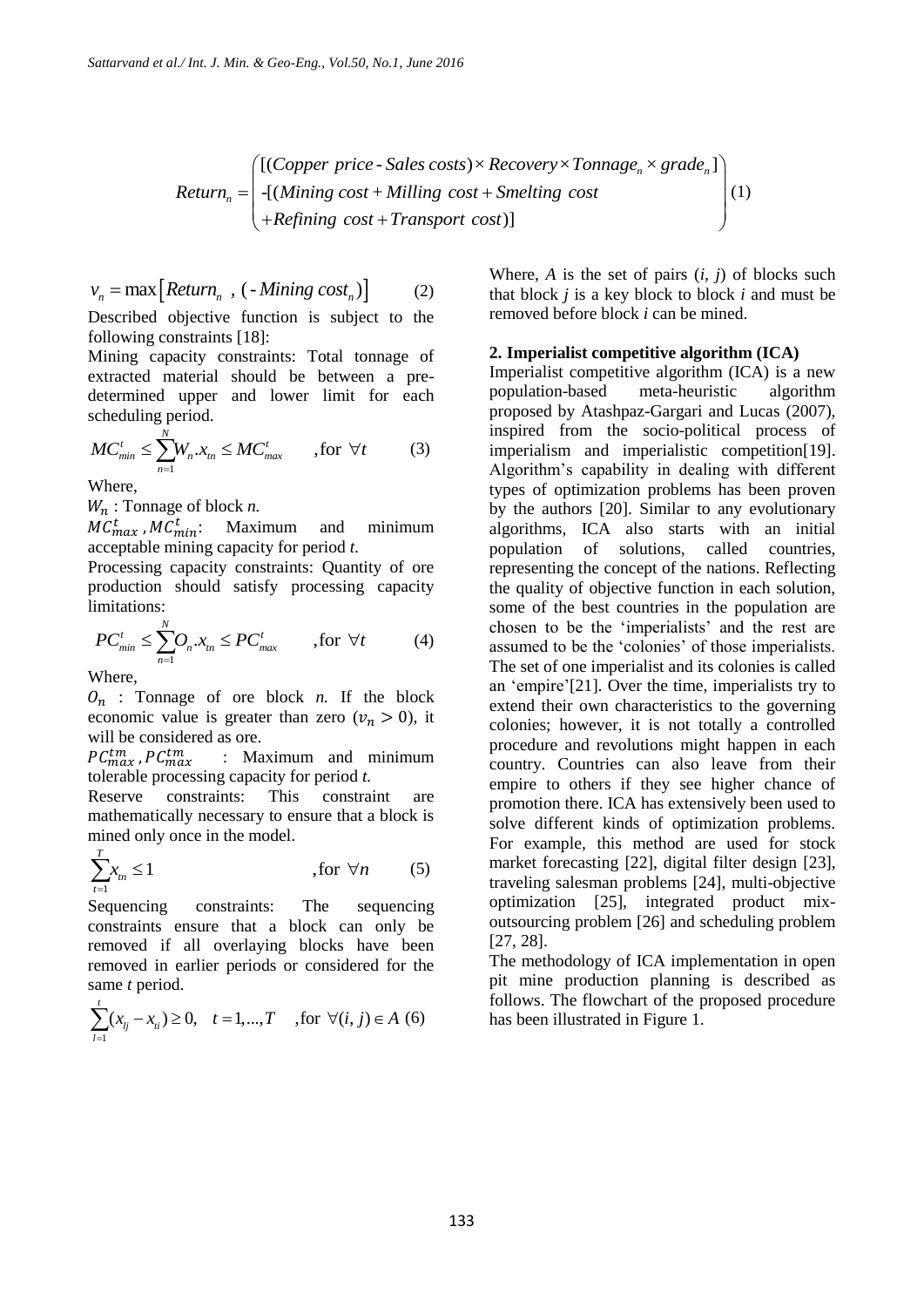

**Figure 1. Flowchart of imperialist competitive algorithm**

## **2.1. Generating initial empires**

Solution of any optimization problem, herein called country, is an n-dimensional array as:

$$
country = [p_1, p_2, p_3, ..., p_n]
$$
 (7)

Where  $p_i$ s are decision variables that their values need to be determined in order to maximize or minimize the objective function. Decision variables of open pit mine production planning problem are the extraction time of the blocks in block model and the objective is to maximize the net present value (NPV) of the project. Processing capacity constraints is modelled by constant penalties into objective function for any unit of its exceeding from determined limits as below:

$$
Maximize \sum_{t=1}^{T} \sum_{n=1}^{N} \frac{v_m}{(1+d)^{t-1}} x_m - P_t^{-} O_t^{-} - P_t^{+} O_t^{+} (8)
$$

Where,

 $P_t^-$ ,  $P_t^+$ : Represent the deducting unit costs (penalty) for shortage or surplus of ore produced in period *t*, respectively.

 $O_t^-, O_t^+$ : Represents the shortage or excess amount of ore produced in period *t*, respectively.

To start the optimization algorithm, an initial population is generated containing  $N_{\text{non}}$  solutions (mine schedules) among which  $N_{imp}$  of the most powerful solutions (according to their NPV) are selected as imperialists. The rest of the population members  $(N_{col} = N_{pop} - N_{imp})$  will be the colonies of the chosen empires. To form the primary empires, colonies are randomly divided among the imperialists based on their power as the higher the power of an empire, the more the number of colonies belong to that. To proportionally distribute the colonies among imperialists, normalized cost of n<sup>th</sup> imperialist is defined as [26]:

$$
C_n = \max\{c_i\} - c_n, \qquad i = 1, 2, ..., N_{imp} \qquad (9)
$$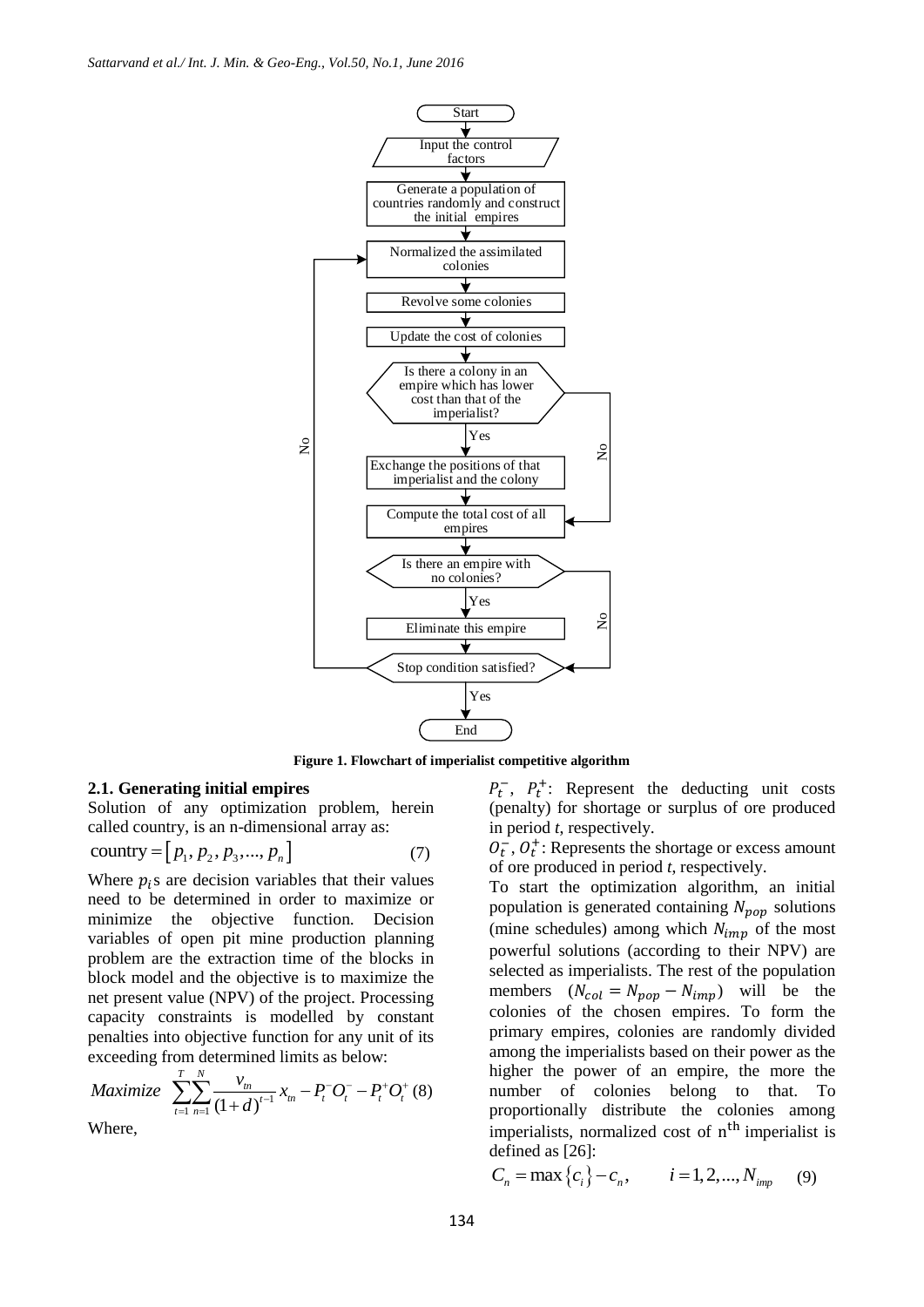Where  $c_n$  and  $c_n$  are the cost and the normalized cost of  $n^{th}$  imperialist, respectively. The objective of ICA is set to minimize the sum of the cost function value of all countries. To convert the production planning problem from maximization to minimization, minus of the net present value is considered as the cost function.

$$
cost(country) = -NPV
$$
 (10)

Hence the normalized power of each imperialist can be determined as below [26]:

 $\mathbf{I}$ 

 $\mathbf{I}$ 

$$
pow_n = \frac{\left| \frac{C_n}{N_{imp}} \right|}{\sum_{i=1}^{N_{imp}} C_i} \tag{11}
$$

The normalized power of an imperialist indicates the number of colonies that should be probably controlled by that imperialist. Thus, the initial number of colonies of an empire will be as follows [26]:

$$
ColEmp_n = \text{round}(pow_n \times N_{col})
$$
 (12)

Where,  $\text{ColEmp}_n$  is the initial number of the colonies of  $n^{th}$  empire that are chosen randomly amongst whole colony population. Figure 2 illustrates the construction of the initial empires. As shown, the better (bigger) an empire, the more the number of its colonies and vice versa.



**Figure 2. Generating the initial empires [26].**

## **2.2. Modified assimilation process**

The colony will approach to the imperialist along different socio-political axises such as culture, language, etc. Figure 3 sketches this movement. As shown in Figure 4, the assimilating operator for open pit mine production planning problem follows the below steps:

• Create the country array with the size equal to the number of blocks in the block

model of the mine. The value of the cell *n* in array is equal to 1 if block *n* is mined (the colored blocks in Figure 4) and equal to 0 otherwise.

- Select a sub-array randomly in imperialist array (for example: cells 5 to 11).
- Copy the imperialist sub-array to colony array.



**Figure 3. Movement of colonies toward their relevant imperialist [26].**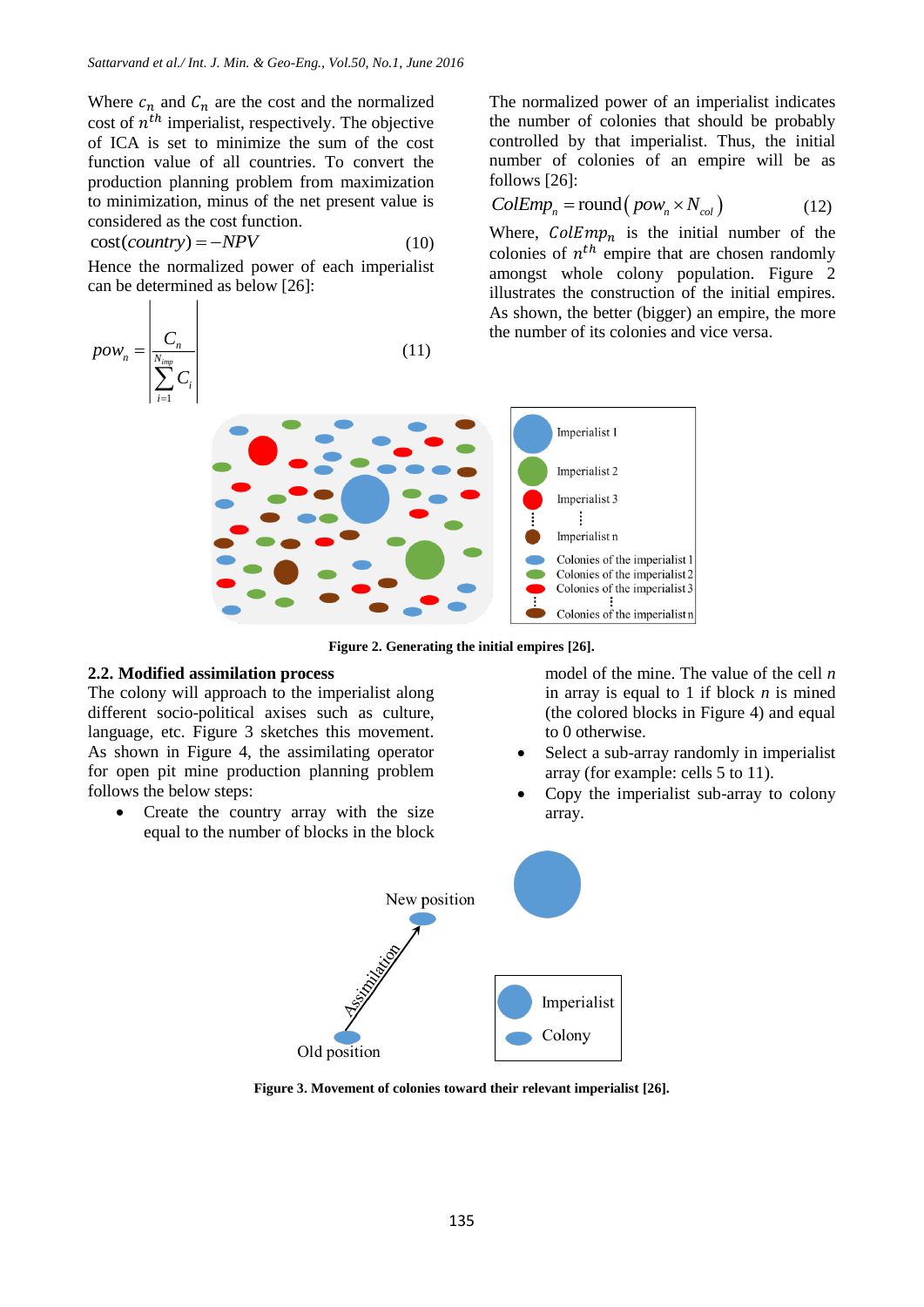

**Figure 4. Assimilation operator for production planning problem**

# **2.3. Normalization**

15

 $\overline{1}$  $\mathbf{1}$  16 17 18 19

Usually, the assimilated colony (Figure 4) do not result in a feasible pit shape respecting the slope angles and block precedency. Consequently, a

> > $21$

20

normalization procedure is required to fix the violations of the sequencing constraints (equation (7)), as shown in Figure 5.

| л.<br>8<br>15 | 2<br>9<br>16        | 3<br>10<br>17 | $\overline{4}$<br>11<br>18 | 5<br>12<br>19 | 6<br>13 <sup>°</sup><br>20 | 7<br>14<br>21        |                            |         | Assimilated colony (Before normalization) |     |    |      |                      |                     |                  |                    |                |                 |                               |                    |
|---------------|---------------------|---------------|----------------------------|---------------|----------------------------|----------------------|----------------------------|---------|-------------------------------------------|-----|----|------|----------------------|---------------------|------------------|--------------------|----------------|-----------------|-------------------------------|--------------------|
| $\mathbf{0}$  | 2<br>$\theta$       | 3             | $\overline{4}$             | 5<br>-1       | 6<br>$\theta$              | 7<br>$\theta$        | 8 <sup>8</sup><br>$\theta$ | 9<br>ı. | - 10<br>ı.                                | -11 | 12 | - 13 | - 14<br>$\mathbf{0}$ | -15<br>$\mathbf{0}$ | - 16<br>$\theta$ | 17<br>$\mathbf{0}$ | 18<br>$\theta$ | -19<br>$\theta$ | <sup>20</sup><br>$\mathbf{0}$ | 21<br>$\mathbf{0}$ |
|               |                     |               |                            |               |                            |                      |                            |         |                                           |     |    |      |                      |                     |                  |                    |                |                 |                               |                    |
| 8             | $\overline{2}$<br>9 | 3<br>10       | $\overline{4}$<br>11       | 5<br>12       | 6<br>13                    | $\overline{7}$<br>14 |                            |         | Assimilated colony (After normalization)  |     |    |      |                      |                     |                  |                    |                |                 |                               |                    |

|  |  |  |  |  |  |  | 2 3 4 5 6 7 8 9 10 11 12 13 14 15 16 17 18 19 20 21 |  |  |  |
|--|--|--|--|--|--|--|-----------------------------------------------------|--|--|--|
|  |  |  |  |  |  |  |                                                     |  |  |  |

**Figure 5. Normalization process for the assimilated colony**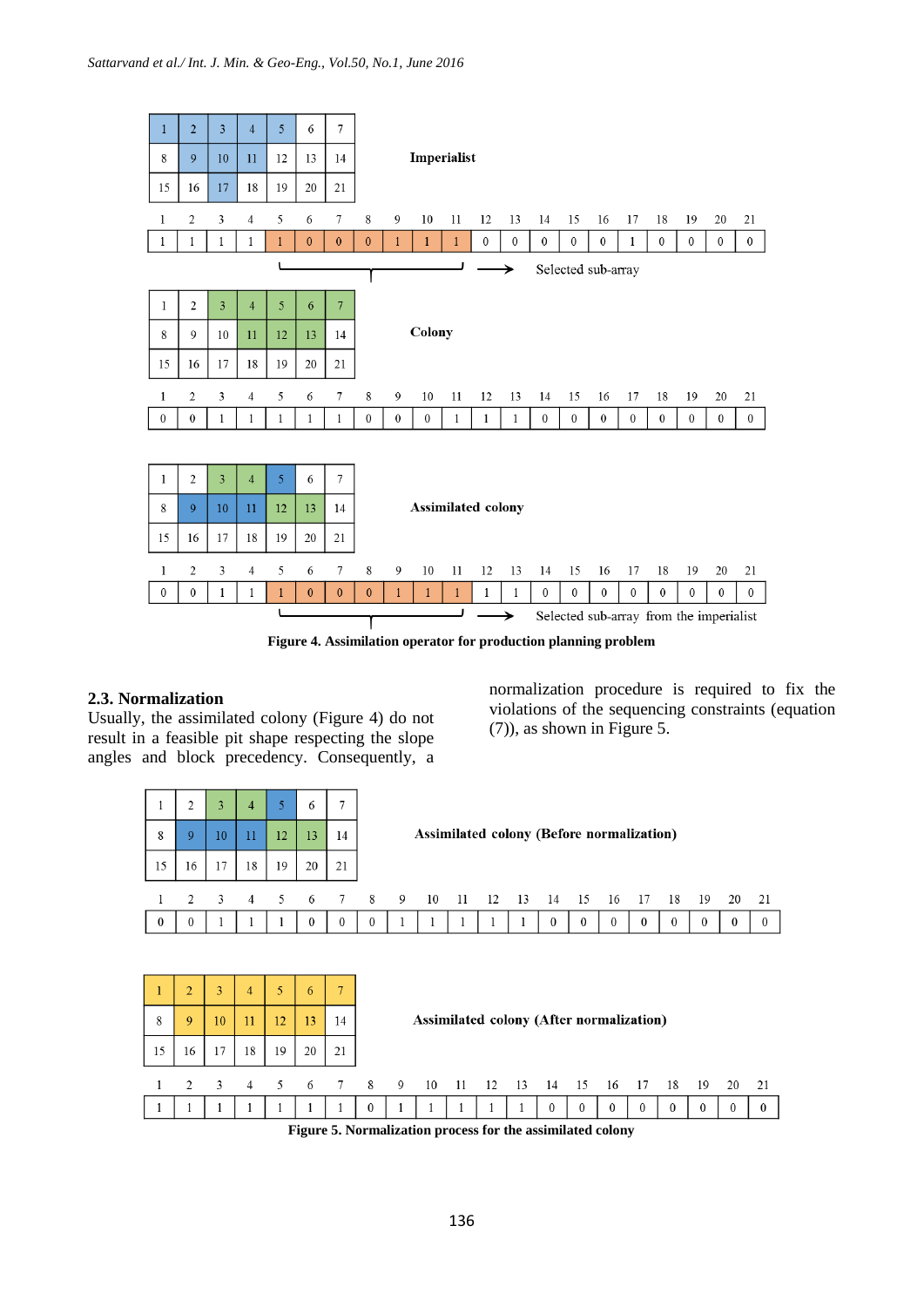#### **2.4. Revolution**

Revolution operator diversifies ICA to explore more new regions. Revolution mechanism prevents the algorithm from being trapped in local optima [29]. For this purpose, the weakest colony (production plans with the lowest net present value) in each iteration is selected and replaced with a new one, randomly.

2.5. Exchanging positions of the imperialist and a colony

Whereas moving toward the imperialist, a colony might reach to a position with lower cost function than that of its imperialist. In this condition, the position of the imperialist and colony are swapped. Figure 6 depicts the position exchange between a colony and the imperialist.



**Figure 6. Exchanging the positions of a colony and the imperialist [26].**

## **2.6. Total power of an empire**

Total power of an empire is mainly based on the power of its imperialist country; however, the

$$
TC = cost(imperialistn) + \xi mean\left(cost(colonies of empiren)\right) \tag{13}
$$

Where *TC* is the total cost of the  $n^{\text{th}}$  empire and  $\xi$ is a positive number which is considered to be less than 1.

# **2.7. Imperialistic competition**

In general, empires try to take the possession of colonies of the other empires and control them. Through this process, the power of weaker empires will decrease and that of the more powerful ones will increase. This competition is

$$
NTC_n = \max\left\{TC_i\right\} - TC_n \qquad i = 1, 2, ..., N_{imp}
$$

Where  $TC_n$  and  $NTC_n$  are respectively total cost and normalized total cost of  $n<sup>th</sup>$  empire. Now the possession probability of each empire can be given by  $[20]$ :

$$
p_n = \frac{\left| \frac{NTC_n}{N_{imp}} \right|}{\left| \sum_{i=1}^{N_{imp}} NTC_i \right|}
$$
 (15)

powers of its individual colonies have also an effect, albeit relatively insignificant. Therefore, the total cost of an empire is as [20]:

modeled by choosing one of the weakest colonies of the weakest empire and making a competition among all empires to possess this colony. Figure 7 illustrates the modeling of the imperialistic competition. The possession probability of each empire is proportional to its total power. The normalized total cost of each empire is determined as [20]:

$$
i = 1, 2, ..., N_{\text{imp}} \tag{14}
$$

To divide the mentioned colonies among empires based on the possession probability of them, vector *P* is formed as follows [20]:

$$
P = \left[ \, p_1, p_2, p_3, \dots, p_{N_{imp}} \, \right] \tag{16}
$$

Then, the vector R with the same size as *P* whose elements are uniformly distributed random numbers between 0 and 1is created.

$$
r = [r_1, r_2, r_3, ..., r_{imp}], \t r_1, r_2, r_3, ..., r_{imp} \sim U(0,1)
$$
\n(17)

Then, vector *D* is formed by subtracting *R* from *P*.

$$
D = P - R = \left[ d_1, d_2, d_3, ..., d_{N_{imp}} \right] = \left[ p_1 - r_1, p_2 - r_2, p_3 - r_3, ..., p_{N_{imp}} - r_{N_{imp}} \right]
$$
(18)

Referring to vector D, the mentioned colonies in an empire whose corresponding index in D is

maximum will be the winner of the possession competition [20].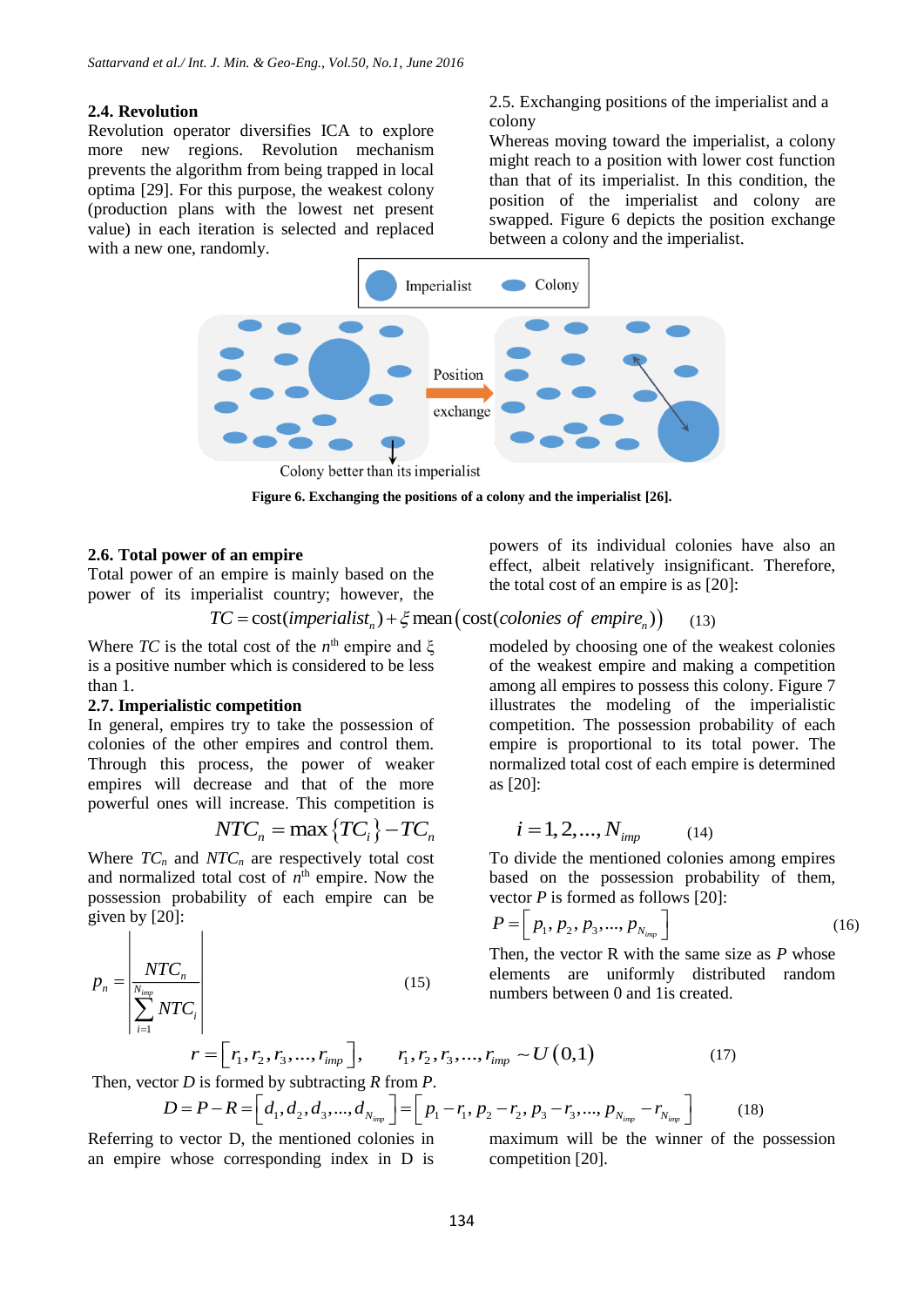## 2.8. Eliminating the powerless empires

Powerless empires will collapse in the imperialistic competition and their colonies will be distributed among other empires. In current study, an empire collapses when it loses all of its colonies [20].

Stopping criteria

The algorithm continues until no iteration is remaining or just one empire exists in the world.



**Figure 7. Imperialistic competition [20].**

#### **3. Numerical example**

A hypothetical numerical examination was conducted to test the performance of the imperialist competitive algorithm in an open pit mine production planning problem. As shown in Figure 8, it consists of a copper deposit with geological block model containing 200 blocks. Table 1 displays the technical and economic parameters assumed for the construction of the economic block model. The mine will be operated for 5 years and the maximum and minimum mining capacities are annually 23 and 17 blocks, respectively. The maximum and minimum processing capacities are considered to be 15 and 9 ore blocks per year, respectively, and the discount rate assumed to be 10%.

| 0.04 | 0.051                                                                                                                                                  | $0.06 \pm 0.02$ |       |                                                                                                                                               | $0.02$   $0.02$   $0.02$   $0.02$ |                      |                                                                                           |                             |  |                                    |               | $0.02$   0.02   0.01   0.01   0.01   0.01   0.01   0.01   0.01 |      |                  | $0.01$   0.01 | 0.02 |
|------|--------------------------------------------------------------------------------------------------------------------------------------------------------|-----------------|-------|-----------------------------------------------------------------------------------------------------------------------------------------------|-----------------------------------|----------------------|-------------------------------------------------------------------------------------------|-----------------------------|--|------------------------------------|---------------|----------------------------------------------------------------|------|------------------|---------------|------|
| 0.04 | 0.17                                                                                                                                                   | 0.15            |       | $0.14$   0.20   0.17   0.17   0.12                                                                                                            |                                   |                      | 0.19                                                                                      | $0.22$   0.10   0.18   0.05 |  |                                    | $0.04$   0.25 | 0.17                                                           | 0.31 |                  | 0.2010.161    | 0.02 |
| 0.04 | 0.17                                                                                                                                                   | 0.11            | 10.12 |                                                                                                                                               | 0.20   0.20   0.15   0.14         |                      |                                                                                           |                             |  |                                    |               | $0.28$   0.07   0.19   0.28   0.10   0.25   0.25   0.18   0.01 |      | $0.38$ 0.32      |               | 0.01 |
| 0.01 | 0.131                                                                                                                                                  |                 |       | 0.2010.2410.3910.2510.1210.141                                                                                                                |                                   |                      |                                                                                           |                             |  |                                    |               | $0.02$   0.25   0.29   0.09   0.25   0.23   0.31   0.25   0.02 |      | $0.19$   $0.02$  |               | 0.02 |
| 0.01 | 0.23                                                                                                                                                   | 011             | 0.26  | 0.22                                                                                                                                          | 0.02                              |                      | $\vert 0.13 \vert 0.20 \vert 0.14 \vert 0.17 \vert 0.30 \vert 0.16 \vert 0.13 \vert 0.28$ |                             |  |                                    | 0.11          | 0.22                                                           | 0.20 | $0.15 \mid 0.03$ |               | 0.03 |
| 0.01 | 0.04                                                                                                                                                   | 0.2010.21       |       | 0.021                                                                                                                                         |                                   | $0.29$   0.15   0.17 | 0.30                                                                                      |                             |  |                                    |               | $0.29$   0.26   0.32   0.04   0.26   0.41   0.17   0.19        |      | 0.21             | 10.25         | 0.01 |
| 0.02 |                                                                                                                                                        |                 |       | $0.17$   $0.18$   $0.27$   $0.24$   $0.33$   $0.21$   $0.08$   $0.35$   $0.36$   $0.17$   $0.22$   $0.23$   $0.38$   $0.23$   $0.25$   $0.18$ |                                   |                      |                                                                                           |                             |  |                                    |               |                                                                |      | $0.09$   0.22    |               | 0.01 |
| 0.03 | 0.03                                                                                                                                                   |                 |       | $0.37$   0.18   0.42   0.10   0.25   0.15                                                                                                     |                                   |                      |                                                                                           |                             |  |                                    |               | $0.18$   0.16   0.13   0.18   0.16   0.25   0.15   0.15        | 0.03 | $0.20 \mid 0.09$ |               | 0.02 |
| 0.02 | 0.34                                                                                                                                                   | 0.12            | 024   | 0.29                                                                                                                                          |                                   | $0.38$   0.21   0.20 | 0.16                                                                                      |                             |  | $0.15$   0.16   0.16   0.13   0.32 |               | $0.27$   0.14   0.15                                           |      | $0.17$   0.23    |               | 0.02 |
|      | $0.17$   $0.12$   $0.27$   $0.19$   $0.23$   $0.16$   $0.07$   $0.04$   $0.13$   $0.17$   $0.18$   $0.06$   $0.14$   $0.20$   $0.34$   $0.16$   $0.32$ |                 |       |                                                                                                                                               |                                   |                      |                                                                                           |                             |  |                                    |               |                                                                |      | $0.18$ 0.02      |               | 0.02 |

**Figure 8. Geological block model assumed for the mine.**

|  | Table 1. the technical and economic parameters assumed for the construction of economic block model. |
|--|------------------------------------------------------------------------------------------------------|
|--|------------------------------------------------------------------------------------------------------|

| Parameters                                                    | Value |
|---------------------------------------------------------------|-------|
| Mill recovery rate                                            | 80%   |
| Mill concentrate grade                                        | 28%   |
| Smelting loss (kg/ton)                                        | 10    |
| Refining loss (kg/ton)                                        | 5     |
| Mining $cost$ ( $\frac{f}{f}$ )                               | 1.5   |
| Milling cost $(\frac{5}{\tan})$                               | 5.5   |
| General and administration cost (\$/ton)                      | 0.5   |
| Amortization and depreciation cost (\$/ton)                   | 0.8   |
| Transport cost of mill concentrate to the smelter (\$/ton)    | 30    |
| Smelting cost $(\frac{5}{ton})$                               | 92    |
| Transport cost of the blister copper to the refinery (\$/ton) | 2     |
| Refining cost $(\frac{5}{ton})$                               | 184   |
| Selling and delivery cost $(\frac{6}{kg})$                    | 0.01  |
| General plant cost $(\frac{6}{kg})$                           | 0.01  |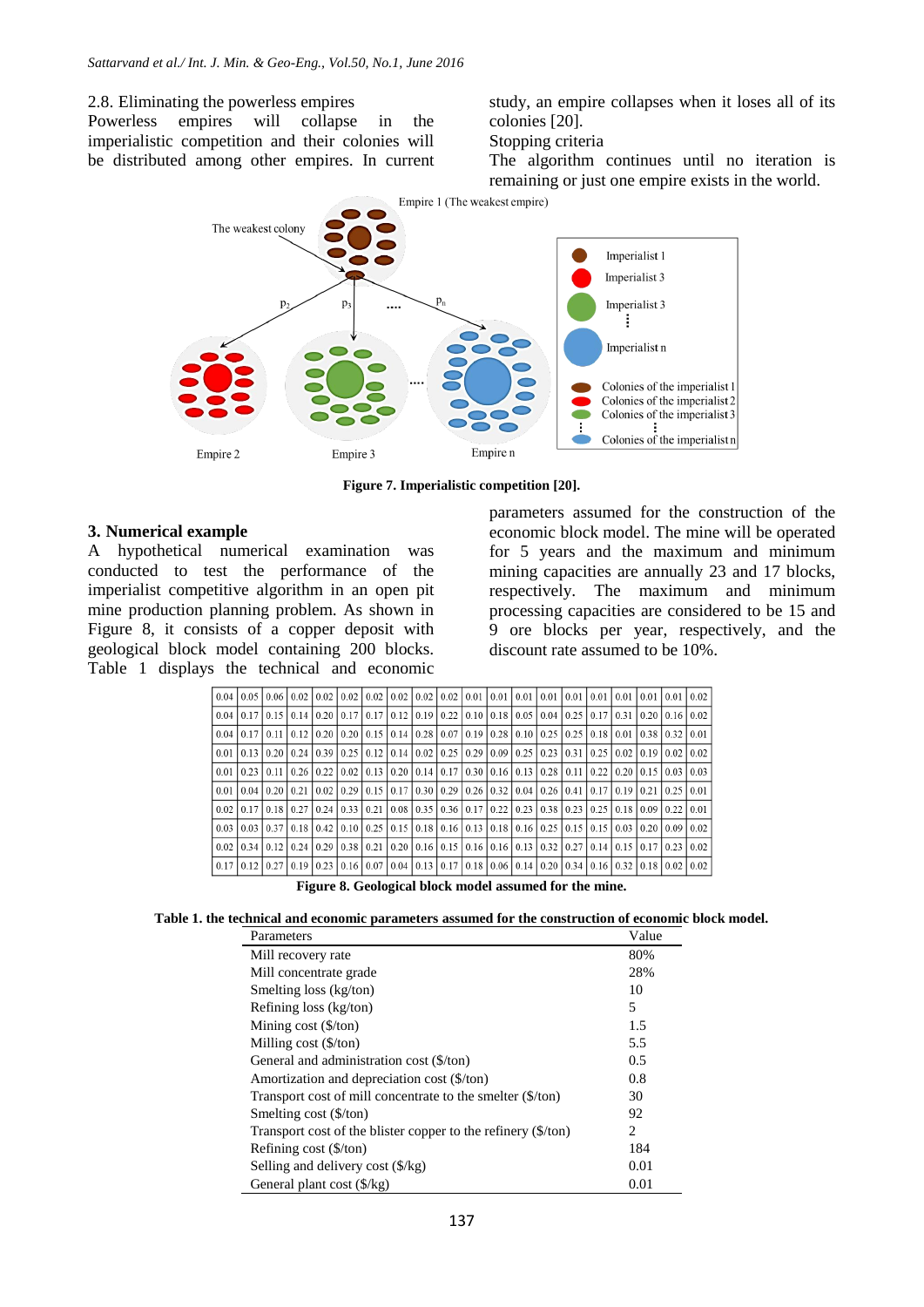Considering the mine life, fluctuation of the copper prices were collected in the last 5 years, i.e. from Aug 2010 to Aug 2015, Figure 9 [30]. The descriptive statistics parameters of the price

data are displayed in Table 2. The mean copper price was used for the construction of economic block model.



**Figure 9. Fluctuation of the copper prices in the last 5 years [30].**

**Table 2. Descriptive statistics parameters of daily copper price changes.**

| Parameter                | Value       | Parameter    | Value  |
|--------------------------|-------------|--------------|--------|
| Sample Size              | 1263        | Min          | 5176.5 |
| Mean                     | 7551.6      | 25% (Q1)     | 6920   |
| Variance                 | $1.1114E+6$ | 50% (Median) | 7386   |
| Standard deviation       | 1054.2      | 75% (Q3)     | 8221   |
| Coefficient of variation | 0.1396      | Max          | 10148  |

The proposed procedure for applying ICA to production planning problem of open pit mines has been implemented using C++ programming environment. The most common performance measure of the algorithms used in the literature is the relative percentage deviation (RPD) which has been used in current study and is calculated as follow:

$$
RPD = \frac{Math - ICA_{best}}{ICA_{best}} \times 100
$$
 (19)

Where  $ICA_{best}$  and *Math* are respectively the best solutions generated by ICA and the optimal solution found by mathematical method i.e. equations  $(1)$  to  $(7)$ .

The investigative runs of the program were conducted to test the performance of ICA. As mentioned earlier, the control factors in ICA are: ξ, the number of countries  $(N_{pop})$  and the number of imperialists  $(N_{imp})$ . Different levels of these factors were used in optimization which is summarized in Table 3.

|  | Table 3. Control factors of ICA |  |
|--|---------------------------------|--|
|  |                                 |  |

| Value                   |
|-------------------------|
| 15, 25 and 35           |
| 3, 4 and 5              |
| $0.03, 0.05$ and $0.07$ |
|                         |

Due to the stochastic nature of the ICA, each problem was solved 10 times using ICA. The results of the investigations are shown in Figure 10. As it can be seen, the best solution has been generated for  $N_{pop} = 35$ ,  $N_{imp} = 5$  and  $\xi = 0.05$ that its RPD is equal to % 1.67. The convergence behavior of this solution in different iterations is shown in Figure 11.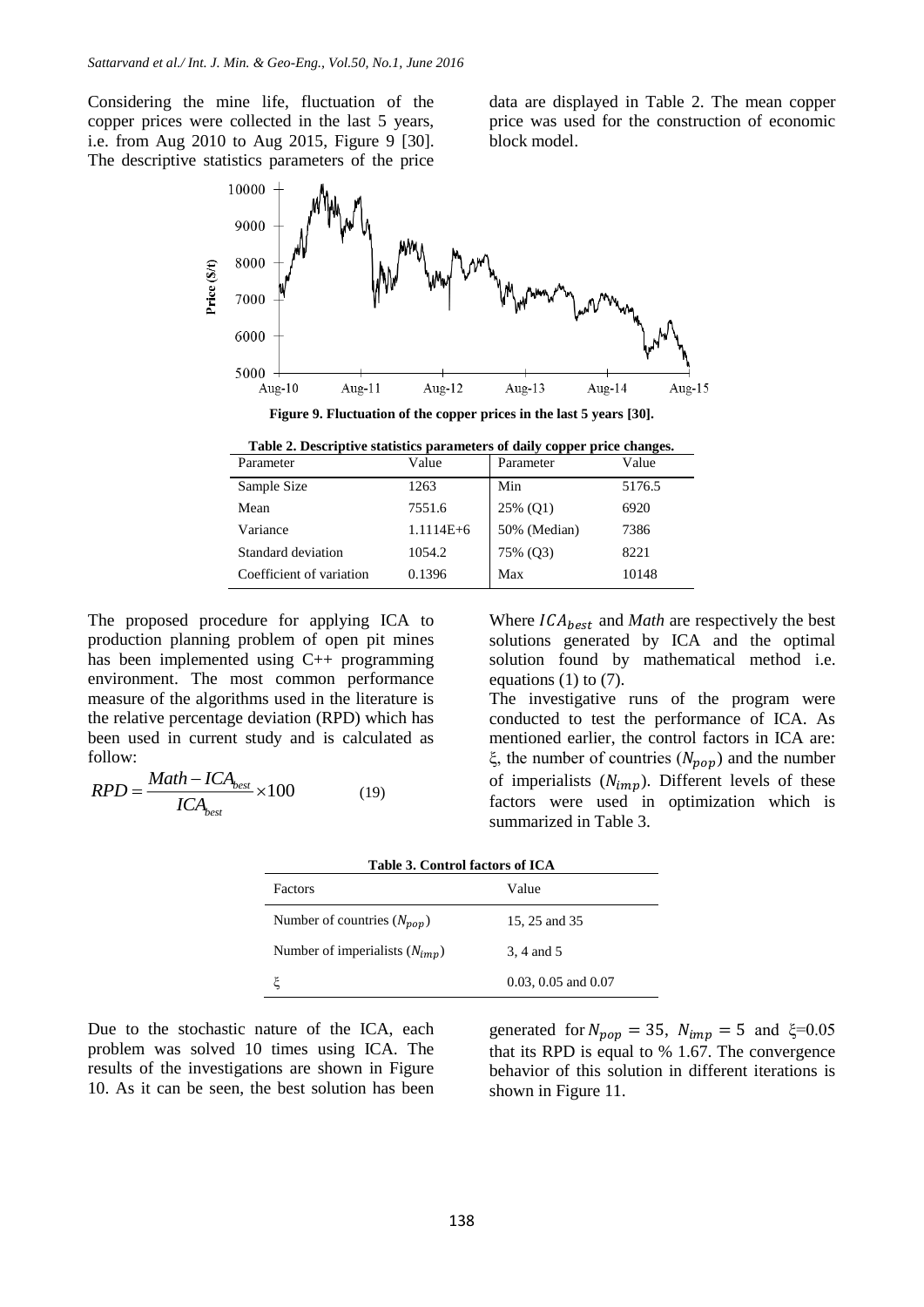

**Figure 10. RPD for different values Npop and Nimp in ξ=0.03, ξ=0.05 and ξ=0.07**



**Figure 11. Convergence behaviour of the best solution.**

To evaluate the effect of each control factor ( $N_{pop}$ ,  $N_{imp}$  and  $\xi$ ) on the ICA optimization procedure, mean value of RPD for different combinations of these factors was implemented that have been shown in Figure 12. It is obvious from Figure 12 that the performance of ICA becomes better while increasing the number of countries and imperialists, also ICA has good performance in  $\xi = 0.05$ .

Results of production planning for mathematical (LIP) programming method (the global optimum)

and the best solution of ICA are compared and shown in Figures 13 and 14. The detail of comparison is illustrated in Table 4. As shown in Table 4, the net present value of ICA approach is equal to \$ 199.032, which is almost equal to the LIP method and the small quantities of RPD show the effectiveness of ICA in production planning of mine. The number of blocks inside the ultimate pit limit (UPL) in both approaches is equal which represents ICA accuracy in determination of UPL.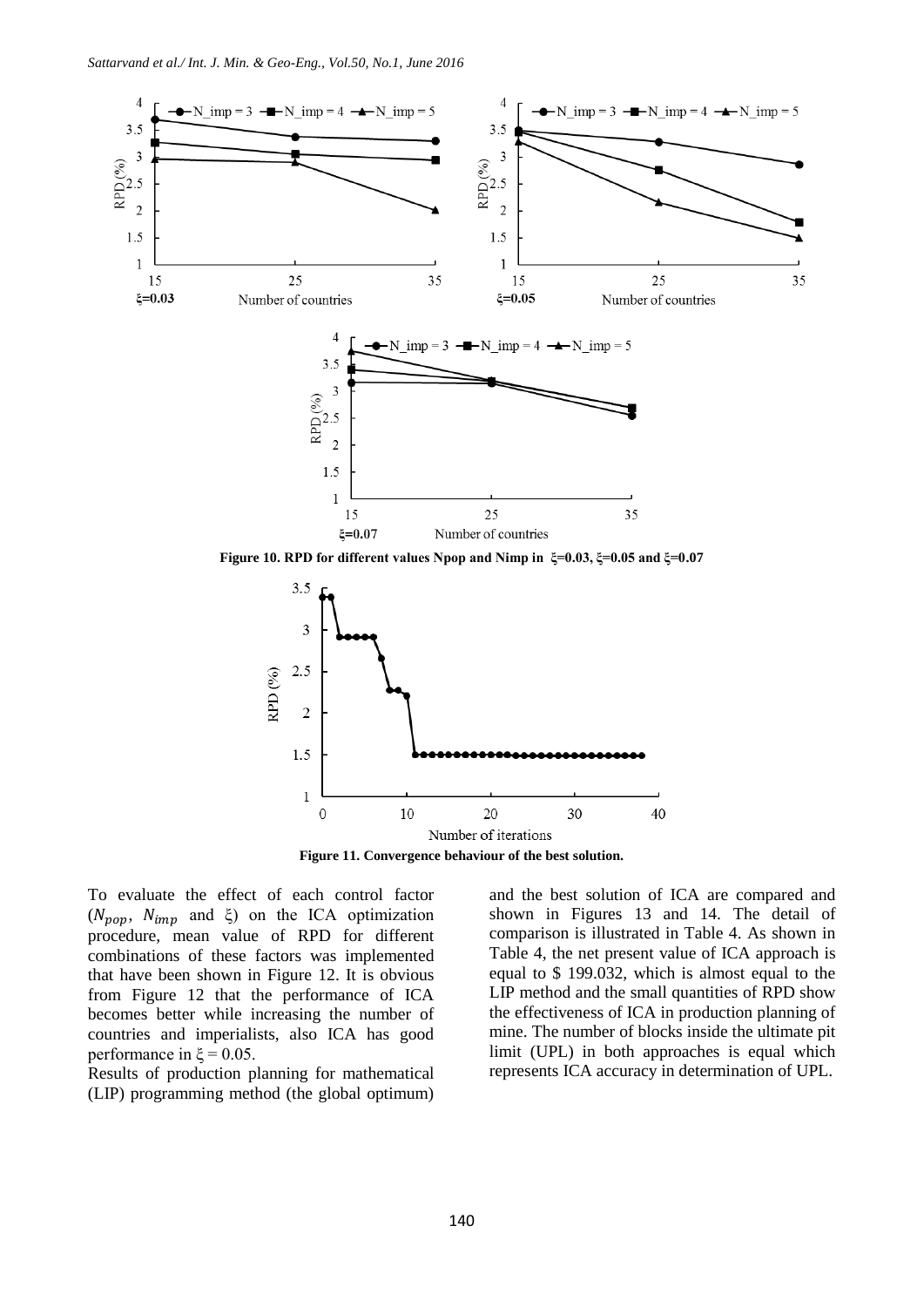

**Figure 12. The mean RPD versus the number of imperialists, number of countries and ξ.**

| $\overline{4}$ | 4 | $\overline{4}$ | 4 | 3 | 3 | $\overline{2}$ | $\overline{2}$ | $\overline{2}$ | $\overline{2}$ | $\overline{2}$ | $\overline{1}$ | 1              | 1              | T              | $\mathbf{1}$   | 1 | ť | 1 | ť |
|----------------|---|----------------|---|---|---|----------------|----------------|----------------|----------------|----------------|----------------|----------------|----------------|----------------|----------------|---|---|---|---|
|                | 4 | 4              |   | 4 | 3 | 3              | $\overline{2}$ | $\overline{2}$ | $\overline{2}$ | $\overline{2}$ | $\overline{2}$ | 1              | 1              | 1              | 1              | 1 | ı | ť |   |
|                |   | 4              | 4 | 4 | 4 | 3              | 3              | $\overline{2}$ | $\overline{2}$ | $\overline{2}$ | $\overline{2}$ | 2              | 1              | 1              | ť              | ī | 1 |   |   |
|                |   |                | 4 | 4 | 4 | 4              | 3              | 3              | 3              | $\overline{2}$ | 3              | $\overline{2}$ | $\overline{2}$ | 1              | $\mathbf{1}$   | 2 |   |   |   |
|                |   |                |   | 4 | 5 | 4              | 4              | 3              | 3              | 3              | 3              | 3              | $\overline{2}$ | $\overline{2}$ | $\overline{2}$ |   |   |   |   |
|                |   |                |   |   | 5 | 5              | 4              | 4              | 3              | 3              | 3              | 3              | 3              | 2              |                |   |   |   |   |
|                |   |                |   |   |   | 5              | 5              | 4              | 4              | 5              | 3              | 3              | 3              |                |                |   |   |   |   |
|                |   |                |   |   |   |                | 5              | 5              | 5              | 5              | 5              | 5              |                |                |                |   |   |   |   |
|                |   |                |   |   |   |                |                | 5              | 5              | 5              | 5              |                |                |                |                |   |   |   |   |
|                |   |                |   |   |   |                |                |                | K              | 5              |                |                |                |                |                |   |   |   |   |

**Figure 13. Mine production planning by mathematical method (The numbers are indicative of block extraction year).**

| 4 | 4 | $\overline{4}$ | 3 | 3 | 3 | $\overline{2}$ | $\overline{2}$ | $\overline{2}$ | $\overline{2}$ | $\overline{2}$ | $\mathbf{1}$   | 1              | 1              | $\overline{1}$ | T              | 1 | 1 | 1 |  |
|---|---|----------------|---|---|---|----------------|----------------|----------------|----------------|----------------|----------------|----------------|----------------|----------------|----------------|---|---|---|--|
|   | 4 | 4              | 4 | 4 | 4 | 3              | 3              | $\overline{2}$ | $\overline{2}$ | $\overline{2}$ | $\overline{2}$ | T              | $\mathbf{1}$   | $\mathbf{1}$   | 1              | 1 | 1 | ť |  |
|   |   | 5              | 5 | 4 | 4 | $\overline{4}$ | 3              | 3              | $\overline{2}$ | $\overline{2}$ | $\overline{2}$ | 2              | 1              | $\mathbf{1}$   | 1              | 1 | 1 |   |  |
|   |   |                | 5 | 5 | 4 | 4              | 4              | 3              | 3              | $\overline{2}$ | $\overline{2}$ | $\overline{2}$ | $\overline{2}$ | 1              | $\overline{2}$ | T |   |   |  |
|   |   |                |   | 5 | 5 | 4              | 4              | 4              | 3              | 3              | $\overline{2}$ | 3              | $\overline{2}$ | $\overline{2}$ | $\overline{2}$ |   |   |   |  |
|   |   |                |   |   | 5 | 5              | 4              | 4              | 4              | 3              | 3              | 3              | 3              | $\overline{2}$ |                |   |   |   |  |
|   |   |                |   |   |   | 5              | 5              | 4              | 4              | 5              | 3              | 3              | 3              |                |                |   |   |   |  |
|   |   |                |   |   |   |                | 5              | 5              | 5              | 5              | 5              | 5              |                |                |                |   |   |   |  |
|   |   |                |   |   |   |                |                | 5              | 5              | 5              | 5              |                |                |                |                |   |   |   |  |
|   |   |                |   |   |   |                |                |                | 5              | 5              |                |                |                |                |                |   |   |   |  |

**Figure 14. Mine production planning by ICA method (The numbers are indicative of block extraction year).**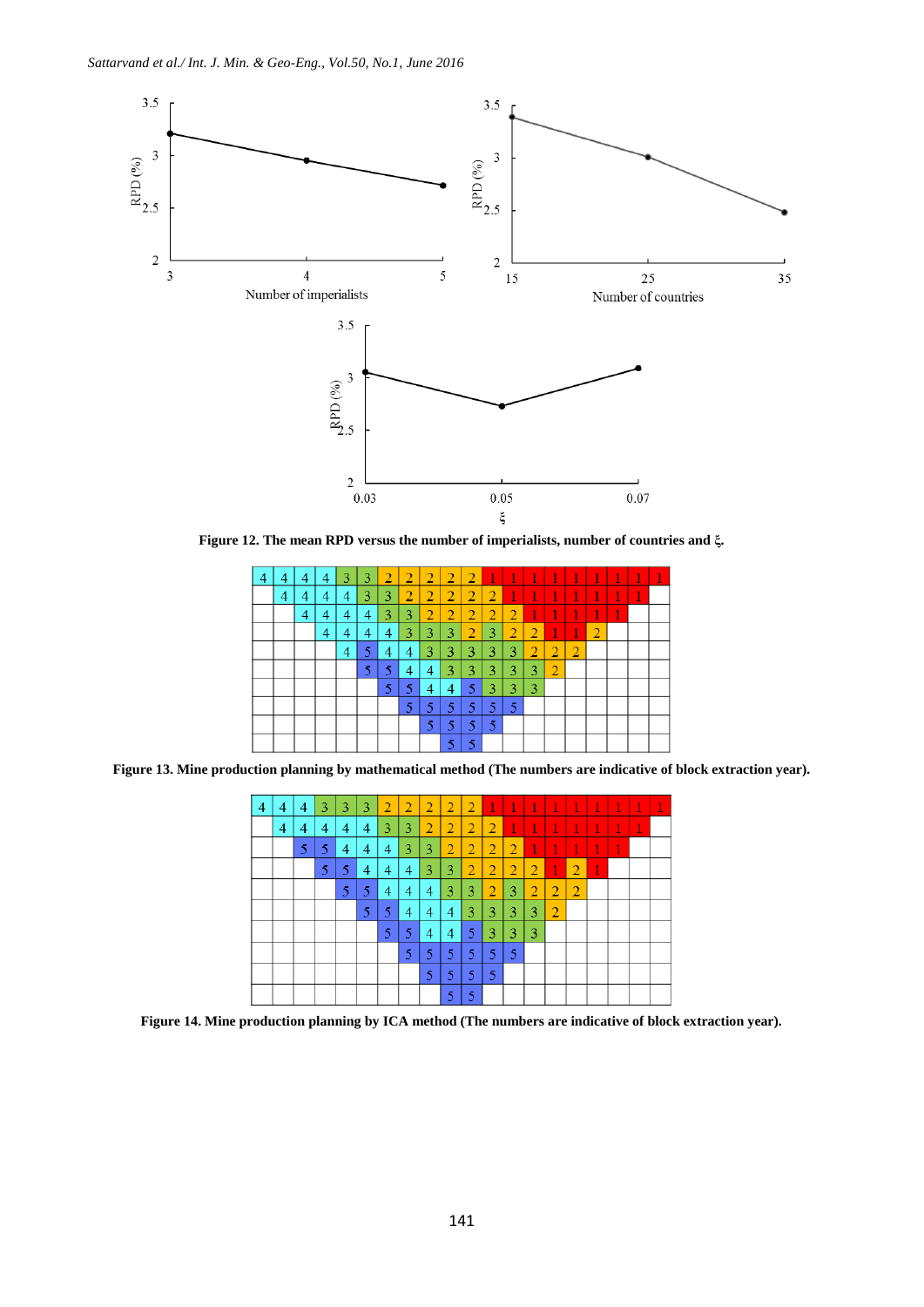| <b>Factors</b>                                           | <b>ICA</b> | <b>LIP</b> |
|----------------------------------------------------------|------------|------------|
| Net present value $(1000 \text{ } \text{\textsterling})$ | 199.032    | 202.353    |
| Relative percentage deviation (%)                        |            | 1.67       |
| Number of blocks inside the UPL                          | 110        | 110        |
| Number of blocks inside the first period                 | 23         | 23         |
| Number of blocks inside the second period                | 23         | 23         |
| Number of blocks inside the third period                 | 19         | 23         |
| Number of blocks inside the fourth period                | 22         | 23         |
| Number of blocks inside the fifth period                 | 23         | 18         |

**Table 4. Comparison of stochastic and conventional approaches.**

## **4. Conclusions**

The current paper presents a procedure for applying a population based meta-heuristic technique known as imperialist competitive algorithm (ICA) to solve the long term production planning problem of the open pit mines, and is able to solve UPL and long‐ term planning problems simultaneously. In order to encode the feasible solutions, an array was used. The original assimilation process of ACI was modified by selecting a sub-array randomly in imperialist array and copying the imperialist sub-array to colony array. Penalty and normalization methods were used for the handling of capacity and sequencing constraints, respectively. The algorithm can be implemented using different levels of the control factors. As the number of countries and imperialists increase, the performance of ICA becomes better which is best achieved in  $\xi = 0.05$ . Compared to the mathematical programming method result, it was revealed that the proposed procedure can produce good quality solutions with small RPD, showing the robustness of the procedure for solving the mine production planning problem.

# **References**

[1] Dagdelen, K. (2001). Open pit optimization– strategies for improving economics of mining projects through mine planning. in Proceedings 17th International Mining Congress and Exhibition of Turkey. 117-121.

[2] Dagdelen, K. and Johnson T.B. (1986). Optimum open pit mine production scheduling by Lagrangian parameterization, in Proc. 19th APCOM Symposium of society of mining engineers. USA, 127-142.

[3]Johnson, T.B. (1968). Optimum open-pit mine Berkeley: University of California, 131.

[4]Caccetta, L. and Hill S.P. (2003). An application of branch and cut to open pit mine scheduling. Journal of global optimization, 27(2-3), 349-365.

[5] Boland, N., et al. (2009). LP-based disaggregation approaches to solving the open pit mining production scheduling problem with block processing selectivity. Computers & Operations Research, 36(4), 1064-1089.

[6] Elkington, T. and Durham R. (2011). Integrated open pit pushback selection and production capacity optimization. Journal of Mining Science, 47(2), 177- 190.

[7] Wang, Q. and Sevim H. (1992). Enhanced production planning in open pit mining through intelligent dynamic search. Institute of Mining Metallurgy (ed), 23, 461-471.

[8] Asad, M. and Dimitrakopoulos R. (2013). Implementing a parametric maximum flow algorithm for optimal open pit mine design under uncertain supply and demand. Journal of the Operational Research Society, 64(2), 185-197.

[9] Dorigo, M., Birattari M., and Stützle T. (2006). Ant colony optimization. Computational Intelligence Magazine, IEEE, 1(4), 28-39.

[10] Denby, B. and Schofield D. (1994). Open-pit design and scheduling by use of genetic algorithms. Transactions of the Institution of Mining and Metallurgy. Section A. Mining Industry, 103, A21- A26.

[11] Denby, B., Schofield D., and Surme T. (1998). Genetic algorithms for flexible scheduling of open pit operations. in Computer applications in the minerals industries. International symposium. 605-616.

[12] Kumral, M. and Dowd P. (2005). A simulated annealing approach to mine production scheduling. Journal of the Operational Research Society, 56(8), 922-930.

[13] Sattarvand, J. and Niemann-Delius C. (2009). Long-term open-pit planning by ant colony optimization, in Institut fur Bergbaukunde III. RWTH Aachen University, 125.